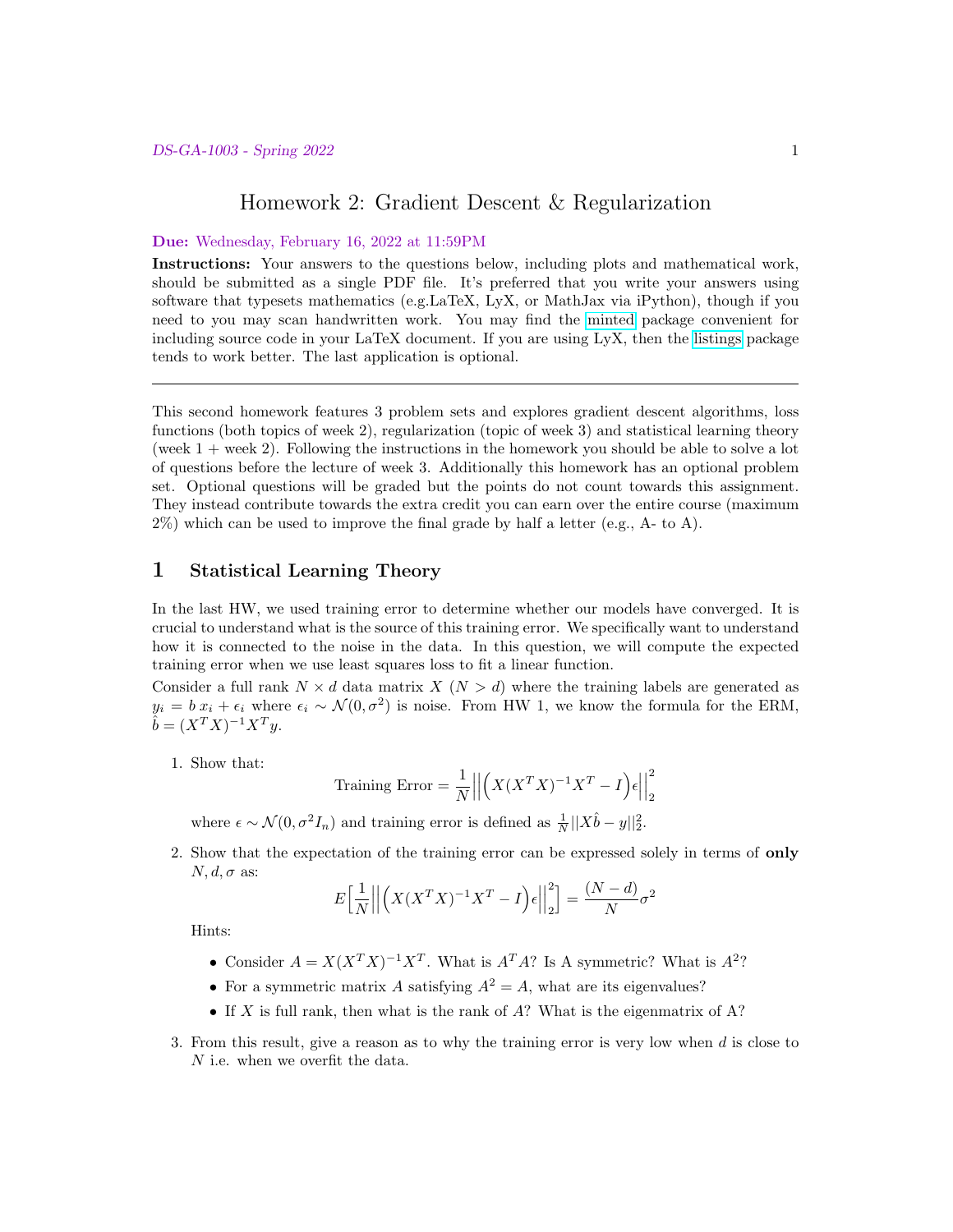# 2 Gradient descent for ridge(less) linear regression

### Dataset

We have provided you with a file called ridge regression dataset.csv. Columns x0 through x47 correspond to the input and column y corresponds to the output. We are trying to fit the data using a linear model and gradient based methods. Please also check the supporting code in skeleton code.py. Throughout this problem, we refer to particular blocks of code to help you step by step.

Feature normalization When feature values differ greatly, we can get much slower rates of convergence of gradient-based algorithms. Furthermore, when we start using regularization, features with larger values are treated as "more important", which is not usually desired.

One common approach to feature normalization is perform an affine transformation (i.e. shift and rescale) on each feature so that all feature values in the training set are in [0, 1]. Each feature gets its own transformation. We then apply the same transformations to each feature on the validation set or test set. Importantly, the transformation is "learned" on the training set, and then applied to the test set. It is possible that some transformed test set values will lie outside the [0, 1] interval.

4. Modify function feature normalization to normalize all the features to  $[0, 1]$ . Can you use numpy's [broadcasting](https://docs.scipy.org/doc/numpy/user/basics.broadcasting.html) here? Often broadcasting can help to simplify and/or speed up your code. Note that a feature with constant value cannot be normalized in this way. Your function should discard features that are constant in the training set.

At the end of the skeleton code, the function load data loads, split into a training and test set, and normalize the data using your feature normalization.

### Linear regression

In linear regression, we consider the hypothesis space of linear functions  $h_{\theta} : \mathbb{R}^d \to \mathbb{R}$ , where

$$
h_{\theta}(x) = \theta^T x,
$$

for  $\theta, \mathbf{x} \in \mathbb{R}^d$ , and we choose  $\theta$  that minimizes the following "average square loss" objective function:

$$
J(\theta) = \frac{1}{m} \sum_{i=1}^{m} (h_{\theta}(\boldsymbol{x}_i) - y_i)^2,
$$

where  $(\boldsymbol{x}_1, y_1), \ldots, (\boldsymbol{x}_m, y_m) \in \mathbb{R}^d \times \mathbb{R}$  is our training data.

While this formulation of linear regression is very convenient, it's more standard to use a hypothesis space of affine functions:

$$
h_{\theta,b}(x) = \theta^T x + b,
$$

which allows a nonzero intercept term  $b$  – sometimes called a "bias" term. The standard way to achieve this, while still maintaining the convenience of the first representation, is to add an extra dimension to x that is always a fixed value, such as 1, and use  $\theta, x \in \mathbb{R}^{d+1}$ . Convince yourself that this is equivalent. We will assume this representation.

5. Let  $X \in \mathbb{R}^{m \times (d+1)}$  be the *design matrix*, where the *i*'th row of X is  $x_i$ . Let  $y =$  $(y_1,\ldots,y_m)^T \in \mathbb{R}^{m\times 1}$  be the *response*. Write the objective function  $J(\theta)$  as a matrix/vector expression, without using an explicit summation sign. [1](#page-1-0)

<span id="page-1-0"></span> $1^1$ Being able to write expressions as matrix/vector expressions without summations is crucial to making im-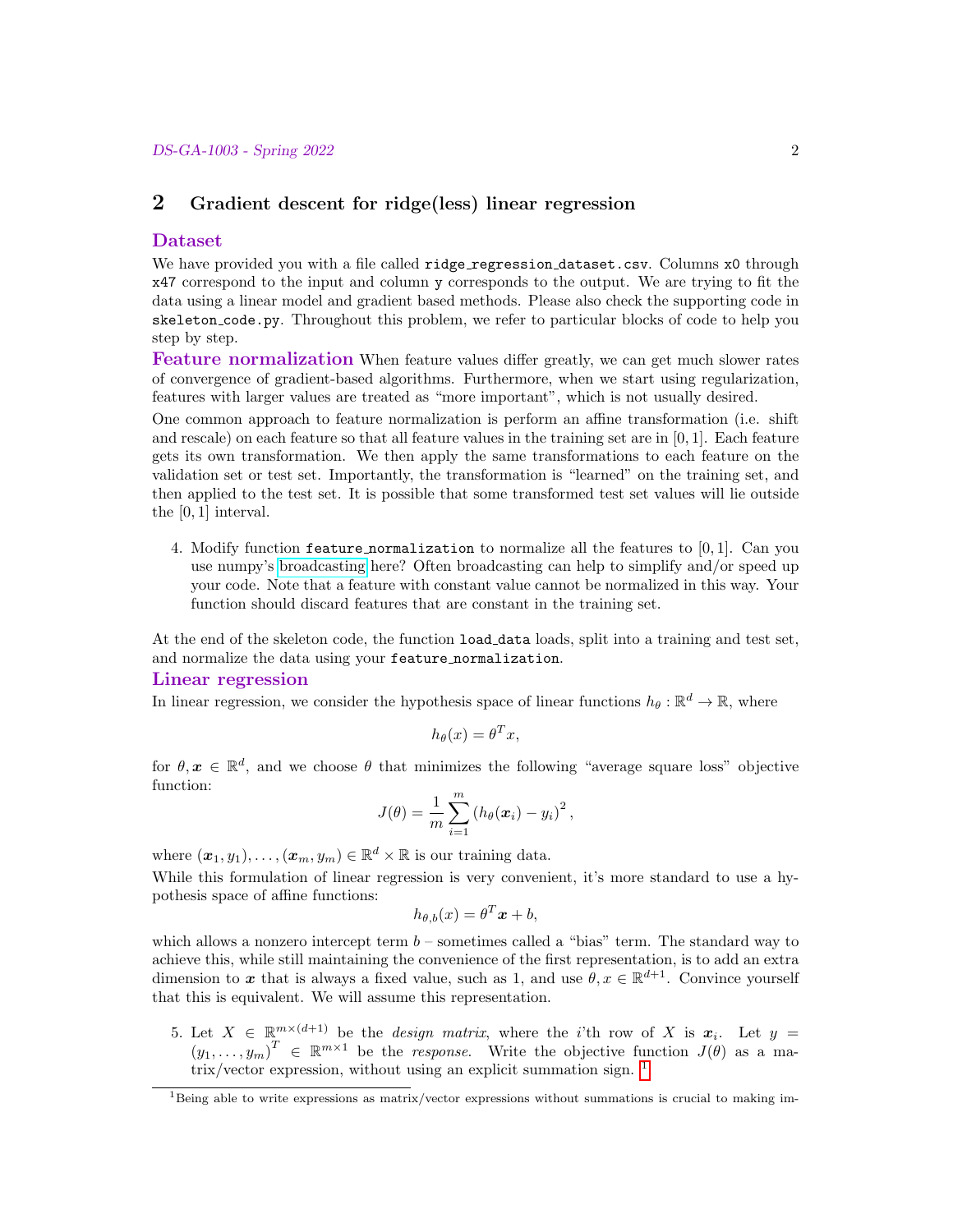- 6. Write down an expression for the gradient of J without using an explicit summation sign.
- 7. Write down the expression for updating  $\theta$  in the gradient descent algorithm for a step size η.
- 8. Modify the function compute square loss, to compute  $J(\theta)$  for a given  $\theta$ . You might want to create a small dataset for which you can compute  $J(\theta)$  by hand, and verify that your compute square loss function returns the correct value.
- 9. Modify the function compute\_square\_loss\_gradient, to compute  $\nabla_{\theta}J(\theta)$ . You may again want to use a small dataset to verify that your compute\_square\_loss\_gradient function returns the correct value.

## Gradient checker

We can numerically check the gradient calculation. If  $J : \mathbb{R}^d \to \mathbb{R}$  is differentiable, then for any vector  $h \in \mathbb{R}^d$ , the directional derivative of J at  $\theta$  in the direction h is given by

$$
\lim_{\epsilon \to 0} \frac{J(\theta + \epsilon h) - J(\theta - \epsilon h)}{2\epsilon}.
$$

It is also given by the more standard definition of directional derivative,

$$
\lim_{\epsilon \to 0} \frac{1}{\epsilon} [J(\theta + \epsilon h) - J(\theta)] .
$$

The former form gives a better approximation to the derivative when we are using small (but not infinitesimally small)  $\epsilon$ . We can approximate this directional derivative by choosing a small value of  $\epsilon > 0$  and evaluating the quotient above. We can get an approximation to the gradient by approximating the directional derivatives in each coordinate direction and putting them together into a vector. In other words, take  $h = (1, 0, 0, \ldots, 0)$  to get the first component of the gradient. Then take  $h = (0, 1, 0, \ldots, 0)$  to get the second component, and so on.

10. Complete the function grad checker according to the documentation of the function given in the skeleton\_code.py. Alternatively, you may complete the function generic\_grad\_checker so which can work for any objective function.

You should be able to check that the gradients you computed above remain correct throughout the learning below.

#### Batch gradient descent

We will now finish the job of running regression on the training set.

- 11. Complete batch gradient descent. Note the phrase batch gradient descent distinguishes between stochastic gradient descent or more generally minibatch gradient descent.
- 12. Now let's experiment with the step size. Note that if the step size is too large, gradient descent may not converge. Starting with a step-size of 0.1, try various different fixed step sizes to see which converges most quickly and/or which diverge. As a minimum, try step sizes 0.5, 0.1, .05, and .01. Plot the average square loss on the training set as a function of the number of steps for each step size. Briefly summarize your findings.

plementations that are useful in practice, since you can use numpy (or more generally, an efficient numerical linear algebra library) to implement these matrix/vector operations orders of magnitude faster than naively implementing with loops in Python.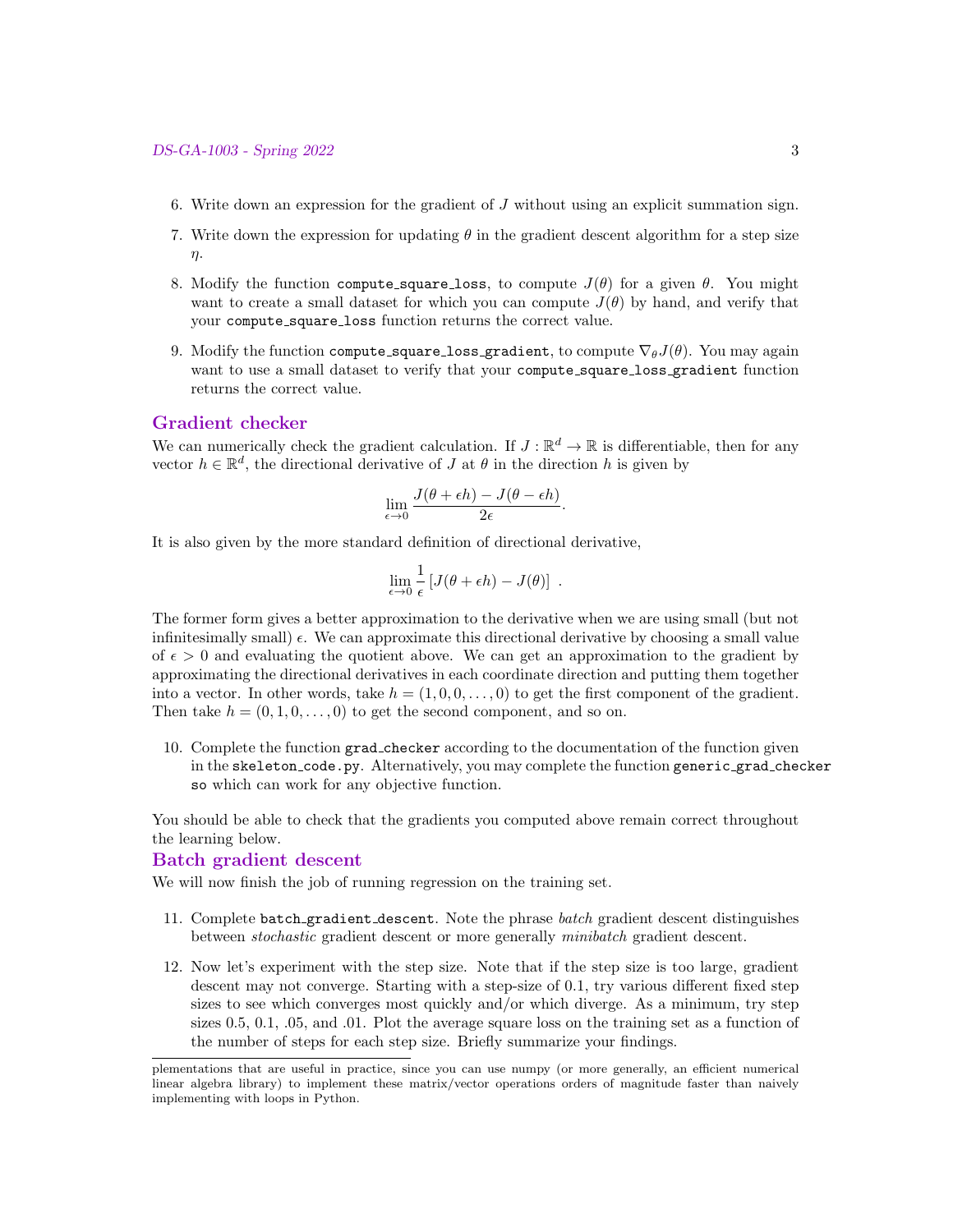13. For the learning rate you selected above, plot the average test loss as a function of the iterations. You should observe overfitting: the test error first decreases and then increases.

## Ridge Regression

We will add  $\ell_2$  regularization to linear regression. When we have a large number of features compared to instances, regularization can help control overfitting. Ridge regression is linear regression with  $\ell_2$  regularization. The regularization term is sometimes called a penalty term. The objective function for ridge regression is

$$
J_{\lambda}(\theta) = \frac{1}{m} \sum_{i=1}^{m} (h_{\theta}(\boldsymbol{x}_i) - y_i)^2 + \lambda \theta^T \theta,
$$

where  $\lambda$  is the regularization parameter, which controls the degree of regularization. Note that the bias term (which we included as an extra dimension in  $\theta$ ) is being regularized as well as the other parameters. Sometimes it is preferable to treat this term separately.

- 14. Compute the gradient of  $J_{\lambda}(\theta)$  and write down the expression for updating  $\theta$  in the gradient descent algorithm. (Matrix/vector expression, without explicit summation)
- 15. Implement compute regularized square loss gradient.
- 16. Implement regularized grad descent.

Our goal is to find  $\lambda$  that gives the minimum average square loss on the test set. So you should start your search very broadly, looking over several orders of magnitude. For example,  $\lambda \in \{10^{-7}, 10^{-5}, 10^{-3}, 10^{-1}, 1, 10, 100\}$ . Then you can zoom in on the best range. Follow the steps below to proceed.

- 17. Choosing a reasonable step-size, plot training average square loss and the test average square loss (just the average square loss part, without the regularization, in each case) as a function of the training iterations for various values of  $\lambda$ . What do you notice in terms of overfitting?
- 18. Plot the training average square loss and the test average square loss at the end of training as a function of  $\lambda$ . You may want to have  $log(\lambda)$  on the x-axis rather than  $\lambda$ . Which value of  $\lambda$  would you choose ?
- 19. Another heuristic of regularization is to early-stop the training when the test error reaches a minimum. Add to the last plot the minimum of the test average square loss along training as a function of  $\lambda$ . Is the value  $\lambda$  you would select with early stopping the same as before?
- 20. What  $\theta$  would you select in practice and why?

## Stochastic Gradient Descent (SGD) (optional)

When the training data set is very large, evaluating the gradient of the objective function can take a long time, since it requires looking at each training example to take a single gradient step. In SGD, rather than taking  $-\nabla_{\theta}J(\theta)$  as our step direction to minimize

$$
J(\theta) = \frac{1}{m} \sum_{i=1}^{m} f_i(\theta),
$$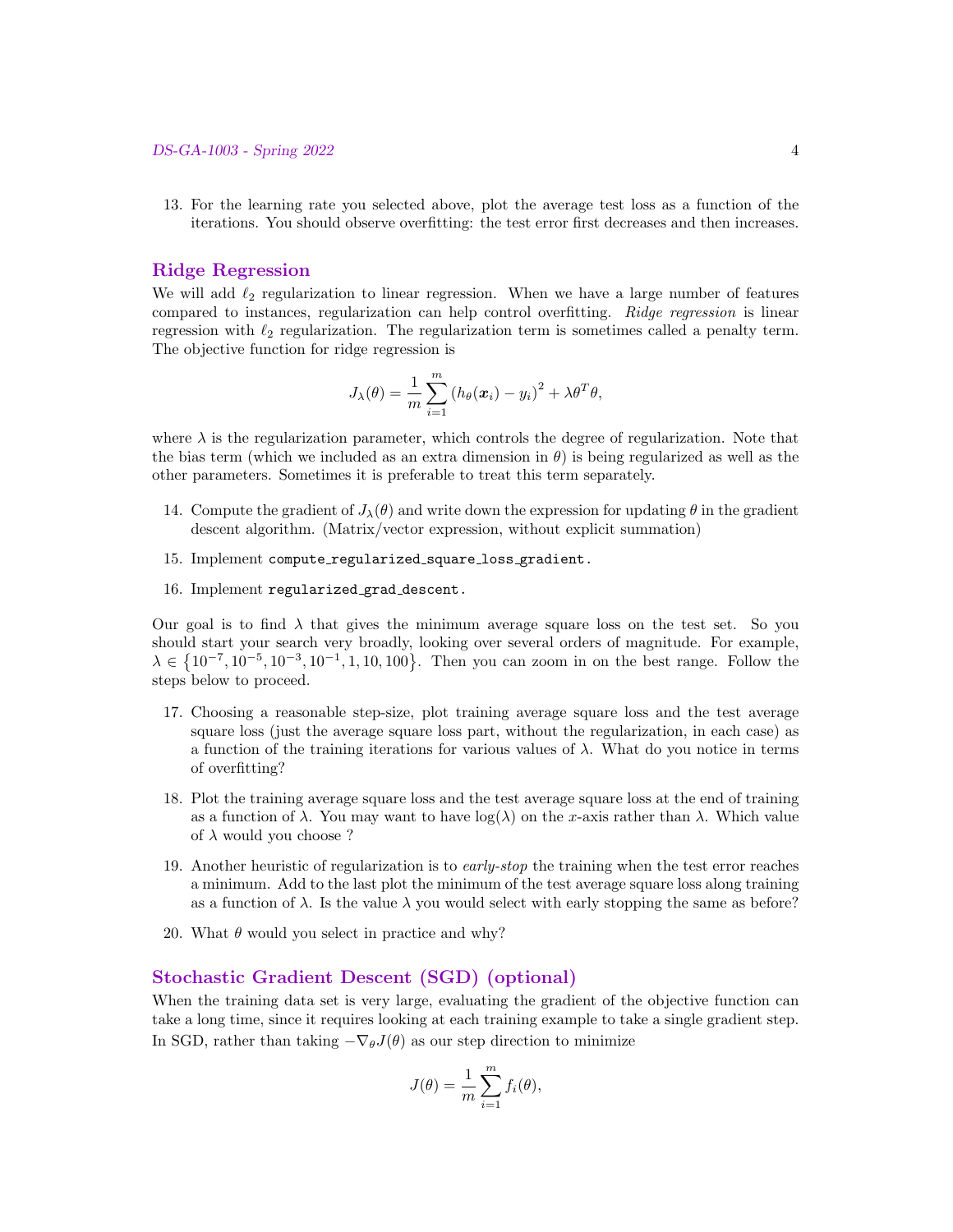we take  $-\nabla_{\theta} f_i(\theta)$  for some i chosen uniformly at random from  $\{1,\ldots,m\}$ . The approximation is poor, but we will show it is unbiased.

In machine learning applications, each  $f_i(\theta)$  would be the loss on the *i*th example. In practical implementations for ML, the data points are randomly shuffled, and then we sweep through the whole training set one by one, and perform an update for each training example individually. One pass through the data is called an epoch. Note that each epoch of SGD touches as much data as a single step of batch gradient descent. You can use the same ordering for each epoch, though optionally you could investigate whether reshuffling after each epoch affects the convergence speed.

21. Show that the objective function

$$
J_{\lambda}(\theta) = \frac{1}{m} \sum_{i=1}^{m} (h_{\theta}(\boldsymbol{x}_i) - y_i)^2 + \lambda \theta^T \theta
$$

can be written in the form  $J_{\lambda}(\theta) = \frac{1}{m} \sum_{i=1}^{m} f_i(\theta)$  by giving an expression for  $f_i(\theta)$  that makes the two expressions equivalent.

- 22. Show that the stochastic gradient  $\nabla_{\theta} f_i(\theta)$ , for i chosen uniformly at random from  $\{1, \ldots, m\}$ , is an unbiased estimator of  $\nabla_{\theta} J_{\lambda}(\theta)$ . In other words, show that  $\mathbb{E} [\nabla f_i(\theta)] = \nabla J_{\lambda}(\theta)$  for any  $\theta$ . It will be easier to prove this for a general  $J(\theta) = \frac{1}{m} \sum_{i=1}^{m} f_i(\theta)$ , rather than the specific case of ridge regression. You can start by writing down an expression for  $\mathbb{E}[\nabla f_i(\theta)]$
- 23. Write down the update rule for  $\theta$  in SGD for the ridge regression objective function.
- 24. Implement stochastic grad descent.
- 25. Use SGD to find  $\theta_{\lambda}^{*}$  that minimizes the ridge regression objective for the  $\lambda$  you selected in the previous problem. (If you could not solve the previous problem, choose  $\lambda = 10^{-2}$ ). Try a few fixed step sizes (at least try  $\eta_t \in \{0.05, .005\}$ ). Note that SGD may not converge with fixed step size. Simply note your results. Next try step sizes that decrease with the step number according to the following schedules:  $\eta_t = \frac{C}{t}$  and  $\eta_t = \frac{C}{\sqrt{2}}$  $\frac{1}{\overline{t}}$ ,  $C \leq 1$ . Please include  $C = 0.1$  in your submissions. You are encouraged to try different values of C (see notes below for details). For each step size rule, plot the value of the objective function (or the log of the objective function if that is more clear) as a function of epoch (or step number, if you prefer). How do the results compare?
- A few remarks about the question above:
	- In this case we are investigating the convergence rate of the optimization algorithm with different step size schedules, thus we're interested in the value of the objective function, which includes the regularization term.
	- Sometimes the initial step size (C for  $C/t$  and  $C/\sqrt{t}$ ) is too aggressive and will get you into a part of parameter space from which you can't recover. Try reducing  $C$  to counter this problem.
	- SGD convergence is much slower than GD once we get close to the minimizer (remember, the SGD step directions are very noisy versions of the GD step direction). If you look at the objective function values on a logarithmic scale, it may look like SGD will never find objective values that are as low as GD gets. In statistical learning theory terminology, GD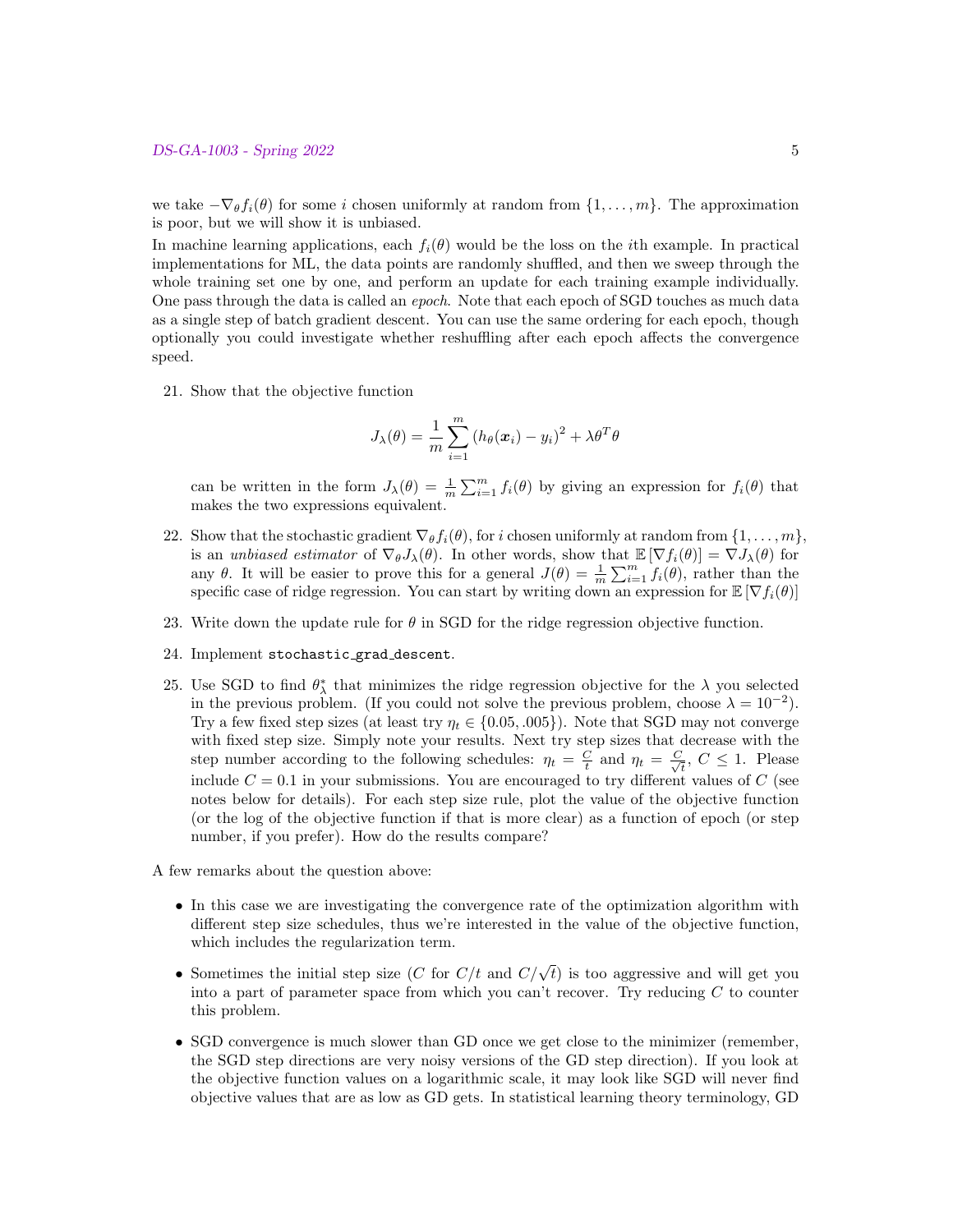has much smaller *optimization* error than SGD. However, this difference in optimization error is usually dominated by other sources of error (estimation error and approximation error). Moreover, for very large datasets, SGD (or minibatch GD) is much faster (by wall-clock time) than GD to reach a point close enough to the minimizer.

Acknowledgement: This problem set is based on assignments developed by David Rosenberg of NYU and Bloomberg.

# 3 Image classification with regularized logistic regression

### Dataset

In this second problem set we will examine a classification problem. To do so we will use the MNIST dataset<sup>[2](#page-5-0)</sup> which is one of the traditional image benchmark for machine learning algorithms. We will only load the data from the  $0$  and  $1$  class, and try to predict the class from the image. You will find the support code for this problem in mnist classification source code.py. Before starting, take a little time to inspect the data. Load X<sub>-train</sub>, y<sub>-train</sub>, X<sub>-test</sub>, y<sub>-test</sub> with pre\_process\_mnist\_01(). Using the function plt.imshow from matplotlib visualize some data points from X-train by reshaping the 764 dimensional vectors into  $28 \times 28$  arrays. Note how the class labels '0' and '1' have been encoded in y\_train. No need to report these steps in your submission.

## Logistic regression

We will use here again a linear model, meaning that we will fit an affine function,

$$
h_{\theta,b}(\boldsymbol{x}) = \theta^T \boldsymbol{x} + b,
$$

with  $x \in \mathbb{R}^{764}$ ,  $\theta \in \mathbb{R}^{764}$  and  $b \in \mathbb{R}$ . This time we will use the logistic loss instead of the squared loss. Instead of coding everything from scratch, we will also use the package scikit learn and study the effects of  $\ell_1$  regularization. You may want to check that you have a version of the package up to date (0.24.1).

26. Recall the definition of the logistic loss between target y and a prediction  $h_{\theta,b}(x)$  as a function of the margin  $m = yh_{\theta,b}(x)$ . Show that given that we chose the convention  $y_i \in \{-1, 1\}$ , our objective function over the training data  $\{\boldsymbol{x}_i, y_i\}_{i=1}^m$  can be re-written as

$$
L(\theta) = \frac{1}{2m} \sum_{i=1}^{m} (1 + y_i) \log(1 + e^{-h_{\theta, b}(\boldsymbol{x}_i)}) + (1 - y) \log(1 + e^{h_{\theta, b}(\boldsymbol{x}_i)}).
$$

27. What will become the loss function if we regularize the coefficients of  $\theta$  with an  $\ell_1$  penalty using a regularization parameter  $\alpha$ ?

We are going to use the module SGDClassifier from scikit learn. In the code provided we have set a little example of its usage. By checking the online documentation<sup>[3](#page-5-1)</sup>, make sure you understand the meaning of all the keyword arguments that were specified. We will keep the learning rate schedule and the maximum number of iterations fixed to the given values for all the problem. Note that scikit learn is actually implementing a fancy version of SGD to deal with the  $\ell_1$  penalty which is not differentiable everywhere, but we will not enter these details here.

<span id="page-5-0"></span> $^{2}$ <http://yann.lecun.com/exdb/mnist/>

<span id="page-5-1"></span> $^3$ [https://scikit-learn.org/stable/modules/generated/sklearn.linear\\_model.SGDClassifier.html](https://scikit-learn.org/stable/modules/generated/sklearn.linear_model.SGDClassifier.html)